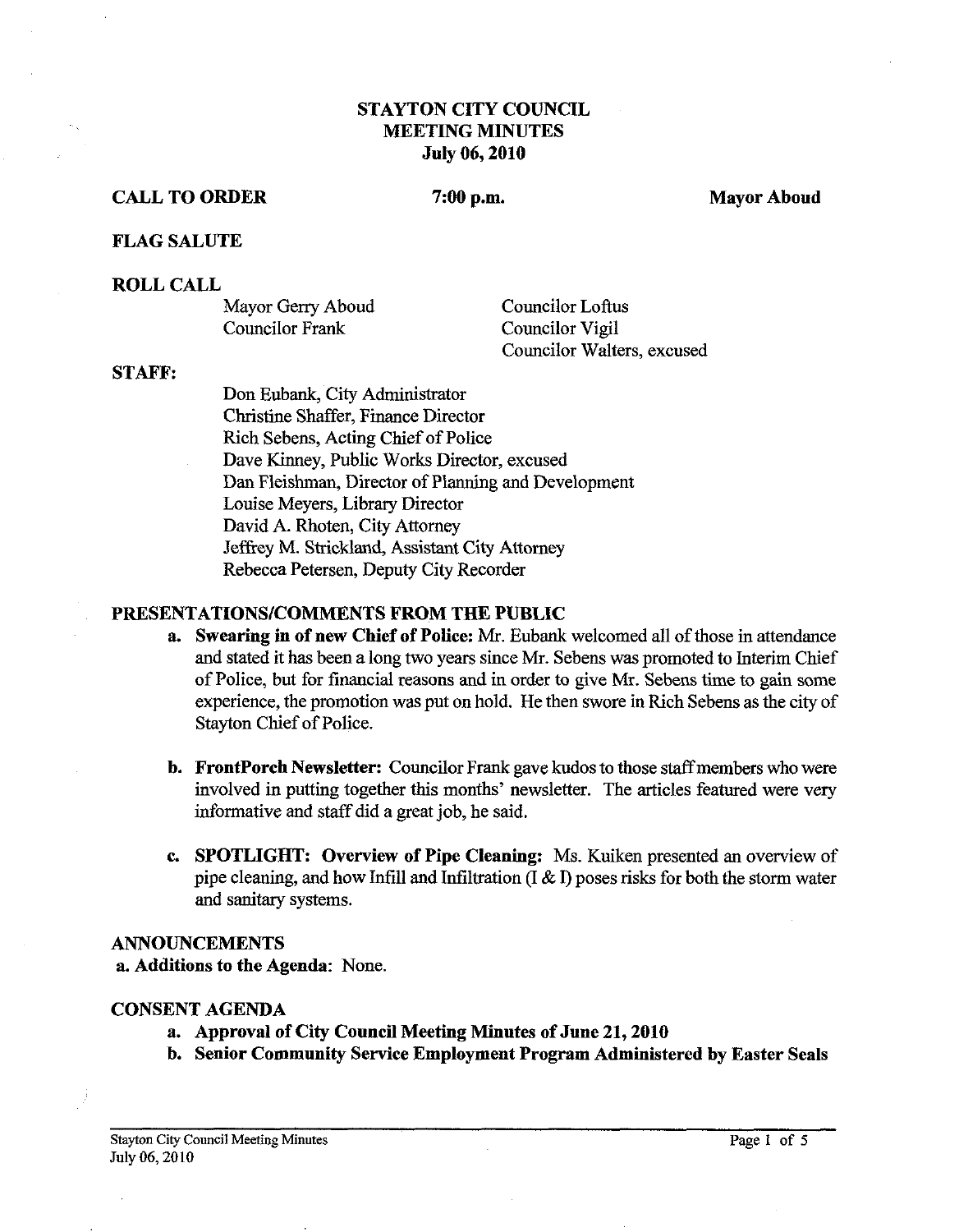**Motion:** From Councilor Frank, seconded by Councilor Vigil, to approve the consent Agenda. Motion passed **3:O.** 

# **PUBLIC HEARINGS** - None.

## **UNFINISHED BUSINESS**

## **Ordinance No. 924 Land Use** & **Development Code re: Signs**

- **a. Staff Report:** Mr. Fleishman reviewed the staff memorandum.
- **b. Council Deliberation:** Councilor Frank stated the issue should be postponed to the next meeting as Councilor Walters was not present, and Councilor Frank recently obtained additional information for consideration. Consensus of the Council was to post pone the discussion until the next meeting or possibly August.

### **Resolution No. 861 Transportation Enhancement Grant**

- **a.** Staff Report: Mr. Fleishman reviewed the staff memorandum explaining applying to Oregon Department of Transportation for TE finds for sidewalk improvements to N. Tenth Avenue.
- **b. Council Deliberation:** Councilor Loftus asked if the hospital was participating in funding of the improvements for their expansion. Mr. Fleishman answered in the affirmative and stated the project is to complete the sidewalks on the east side of Pine Street north to Fern Ridge Road.

# **c. Council Decision:**

**Motion:** From Councilor Vigil, seconded by Councilor Loftus, to move to approve Resolution No. 861 authorizing the submission of a Transportation Enhancement Grant application to Oregon Department of Transportation. Motion passed: 3:0.

# **NEW BUSINESS**

# **Ordinance No. 927 Public Safety Commission**

- a. **Staff Report:** Chief Sebens reviewed the staff report stating the Council directed staffto research and develop an Ordinance to allow for the City to have a Police Advisory BoardPublic Safety Commission. Stayton Municipal Code (SMC) 2.32 established a Public Safety Commission which has not been used in recent history. Therefore, staff is recommending changes to the Code to reflect the new purpose and needs.
- **b. Council Deliberation:** Councilor Frank asked if any interest had been shown from the community in serving on the committee. Chief Sebens stated he had had a handful of individuals express interest in serving. Councilor Loftus suggested compiling a wish list of backgrounds such as law enforcement, judge or mayor of at least one commission member. Councilor Vigil stated it's a great idea for Salem or Marion County as they are much larger, but is Stayton justified in having a committee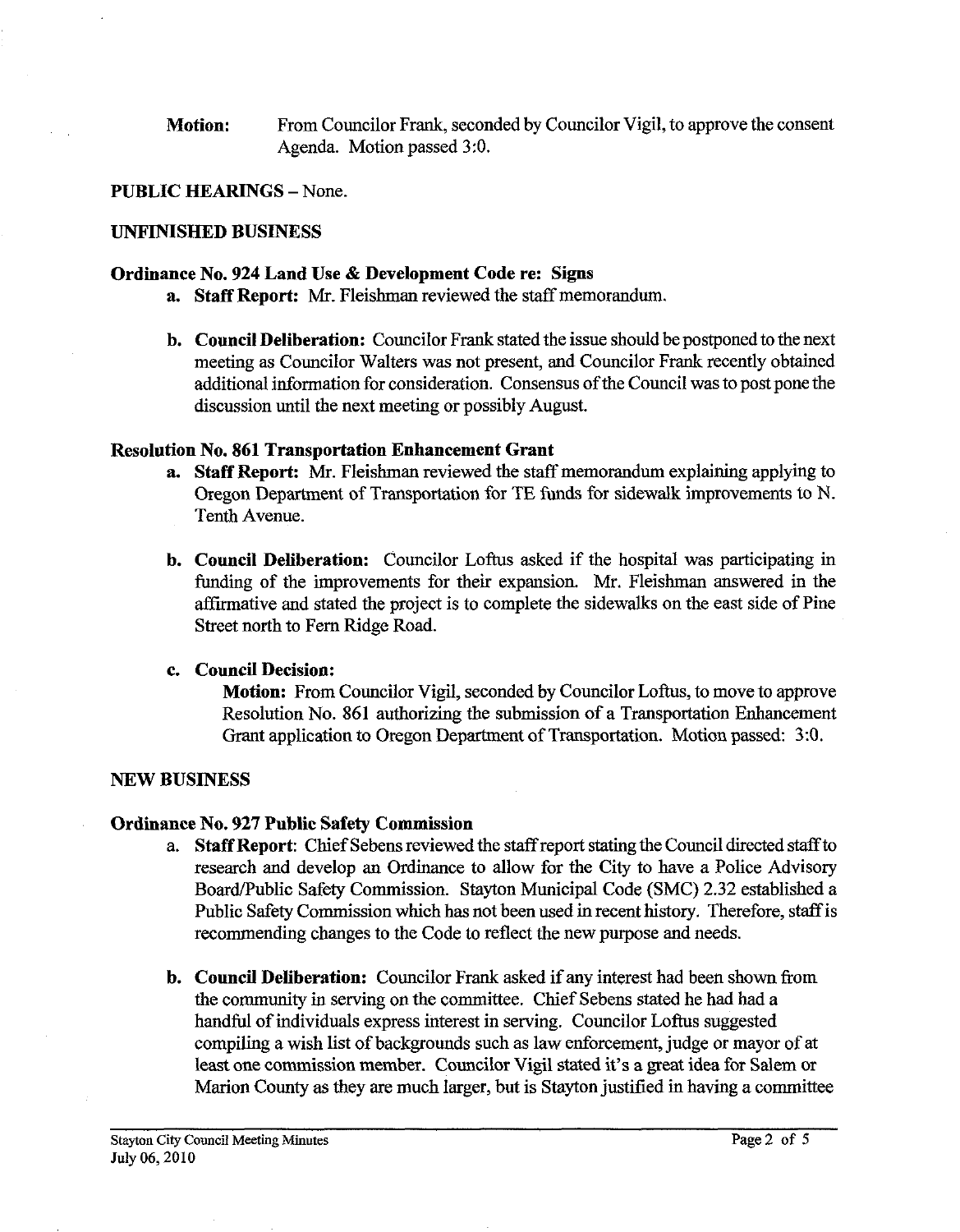of this type based on its size of the department. Our police department is doing a great job in listening to citizen concerns already, he said. Councilor Frank stated he feels it is a good idea to have this type of committee and staff has spent a lot of time in developing the ordinance. Mayor Aboud stated seven members on the committee are too excessive and five would be a better number, and reference to the approval of the Mayor and Council should be changed to read only the Council.

# c. Council Decision:

Motion: From Councilor Loftus, seconded by Councilor Frank, to move that Ordinance 927 be approved as amended relating to Stayton Municipal Code Administration and Personnel Chapter 2.32 Public Safety Commission. (Amendments to include eliminating approved by the Mayor, change the number of committee members from seven to five, correct the grammatical error of the n next to the a, and to clarify it's the Stayton Urban Growth Boundary),

Discussion: Councilor Vigil reiterated that it's a bad idea.

Motion passed: 2:1 (Vigil)

**Scrivner 's** *Note:* Since the vote was not unanimous, the second consideration is scheduled for the Council meeting on July 19,2010.

#### STAFF/COMMISSION REPORTS

#### City Administrator's Report - Don Eubank

a. Follow-up concerns re: Rules of the Council: Mr. Eubank stated at the last council meeting several issues regarding the Council Rules were raised. He then reviewed the staff memorandum addressing those concerns.

Councilor Loftus asked Mr. Eubank if he had sought legal counsel before taking to Sergeant Meeks, or, did Mr. Eubank talk to Sergeant Meeks on his own initiative before putting the sign up in his yard. Mr. Eubank asked why he would want to do that. Councilor Loftus stated that he was just trying to understand the order of the sequence as he in no way wanted to indicate or say what Sergeant Meeks was doing was wrong, as he had a right to have the sign in his yard. The issue was the stain it gave by having the police car parked in the front. It seems like its been put back on me and I want to make it clear that he and anyone have the right to express themselves, regardless of whether people consider it obscene. Mr. Eubank stated he spoke with legal counsel at some point and discussed the issue, Chief Sebens conducted some research, and staff prepared the staff report which addresses the issue. Councilor Loftus stated it concerns him that Mr. Eubank contacted the city attorney to address this issue when in some way it's a personal issue for Sergeant Meeks. Councilor Loftus has asked for confirmation from the city attorney regarding the city administrators evaluation that the 19 minute limitation be removed, and he can't seem to get an answer nor a willingness to send it overto the city attomey and he is just curious as to why. Mr. Eubank stated it has been answered several times by himself and by a couple of councilors. The 20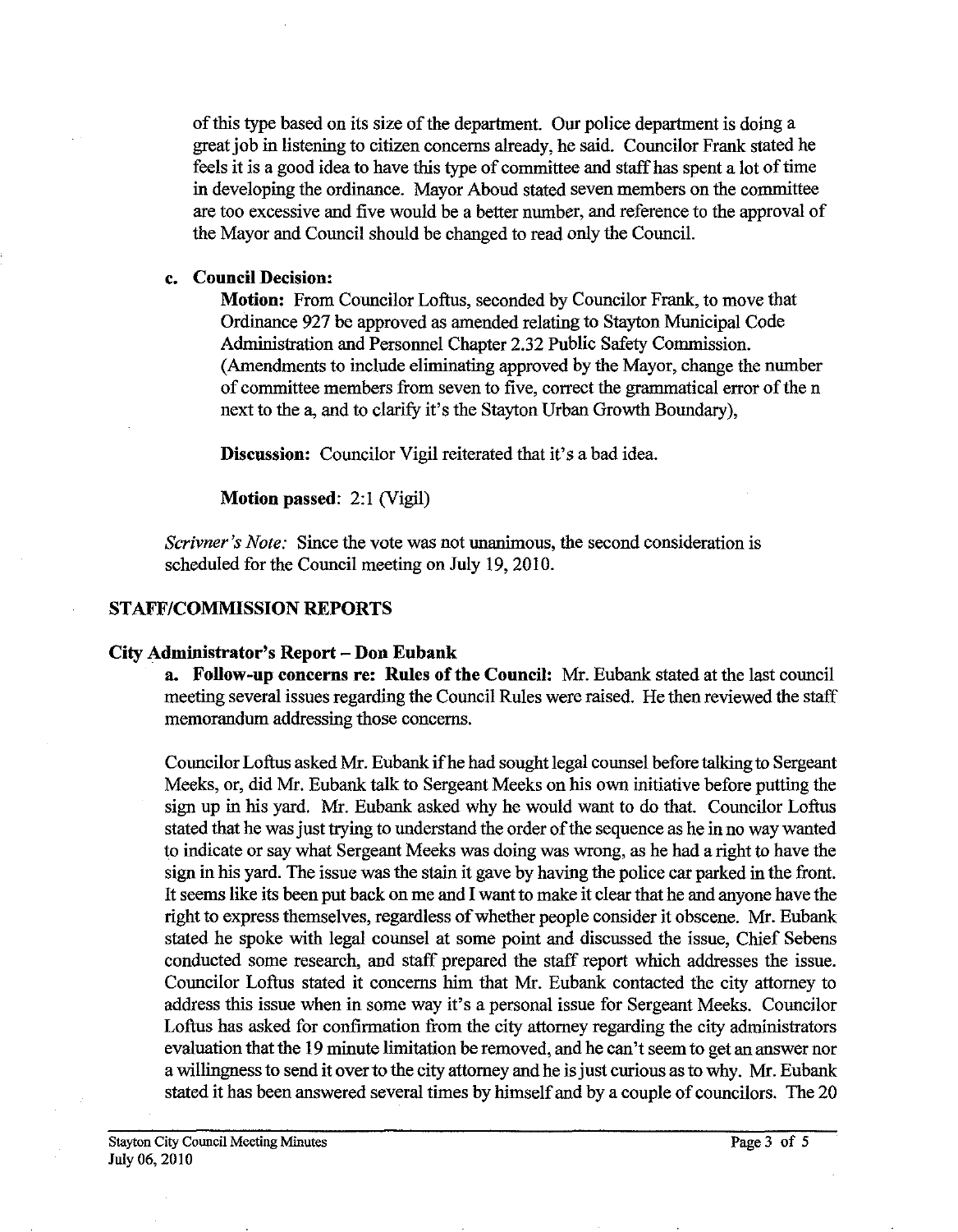minute rule applies to spending time with department heads during regular business time. If its something that will take more time its referred to the city administrator's office, who takes it to the council for a vote. If you need to talk to any of the department heads for a couple of hours regarding the city administrator evaluation you are more than welcome to. Councilor Loftus stated he was trying to make it very clear that Mr. Eubank was not an attorney and since he has a letter from the attorney that has given Councilor Loftus that prohibition, he needs aletter from our city attorney that releases that prohibition. Mr. Eubank stated that the only prohibition that Councilor Loftus has is for the one employee and she is not a department head and is therefore not part of the process. Councilor Loftus stated he just wanted to make it part of the record that we are clear here. Now, this brings up the other issue of limitations and asked where this originated from. Is this something that you decided that we needed to have, or was this a council idea. Mayor Aboud stated the 20 minute rule was from him and that the City Administrator does not need to be badgered about it. Councilor Loftus stated he was not badgering he was trying to get at what he considers a huge communication problem where councilors can not contact department heads directly without obtaining the city administrators approval. We could have a much smoother efficient meeting if that were the case, he said. Mayor Aboud stated the 20 minute rule is somewhat a moot point in the sense that the council passed a letter that said any communications that are directed to the staff shall go through the city administrator, and the majority of the council made that decision. Councilor Loftus requested that at the next council meeting the issue of "how to improve our eficiency with communication with staff' be discussed.

Mayor Aboud explained why having an executive session in the middle of a meeting is not always a good idea and that staff will work to be more cognizant of the down time between when an executive session ends and a regular meeting begins. If consultants are planned for an executive session, staff will schedule that meeting before a regular council meeting. If business of the executive session will be short and no consultants required it can be held at the end of a regular meeting.

# **Chief of Police's Report** - **Rich Sebens**

**a. I-Serve Update:** Chief Sebens stated members of local churches painted fire hydrants, parts of the middle school and cleared brush at the Stayton Riyerfiont Park. Foothills Church in Stayton coordinated the efforts.

# **Pool Manager** - **Rebekah Meeks**

**a. Resurfacing of Pool Update:** Ms. Meeks stated the city has contracted with Emerald Pool Outdoor to resurface the main pool and the baby pool and the work should be completed by the end of August. Also, Friends of the Pool have been painting signs that include the entrance sign on W. Virginia Street and the sign on the pool building.

# **PRESENTATIONSICOMMENTS FROM THE PUBLIC** - None.

# **BUSINESS FROM THE CITY ADMINISTRATOR** - None.